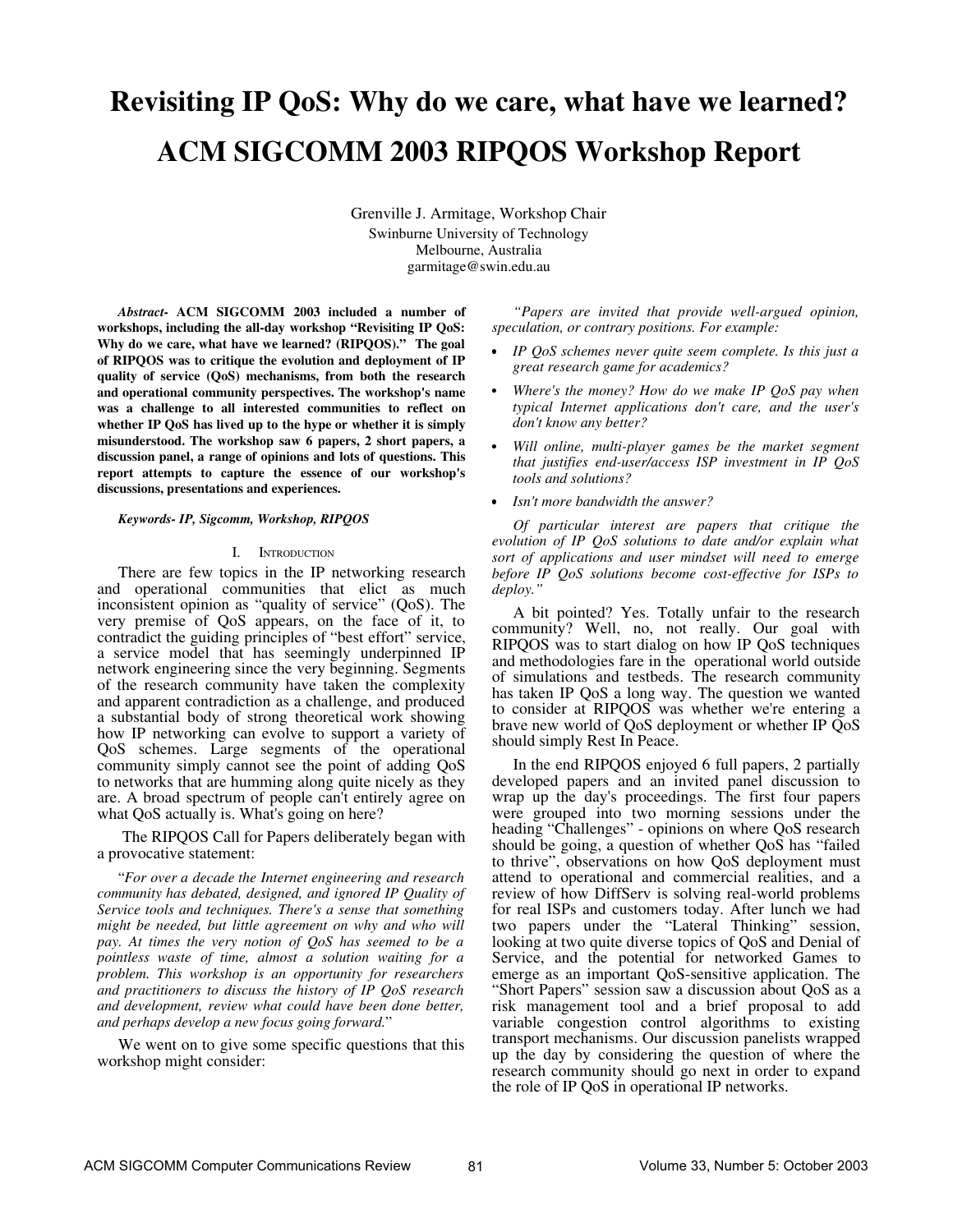The workshop proceedings are available through the ACM Digital Library [1]. What follows here is a summary of each session.

#### II.CHALLENGES

Two sessions covered the Challenges, four papers articulating some different perspectives on IP QoS past, present and future.

#### *A. QoS`s Downfall: At the bottom, or not at all!*

Jon Crowcroft (University of Cambridge) opened the day with a walk down memory lane to the Cambridge Ring, a "bogograph" with broad sweep armwaving, a reminder that QoS deployment means meeting the needs ot stakeholders, and an argument that some minimal degree of QoS mechanism needs to be embedded in the very lowest levels of our networks [2] .

Jon began by clarifying that, clearly, all networks deliver some sort of "quality". But in the sense we're discussing QoS here, the issue is about a network's ability to offer different (and differentiable) levels of service quality over a shared infrastructure.

More importantly, there's a real problem for researchers in this field that isn'talways obvious. Jon argued that we become trapped at particular points in the cyclical nature of the problem statement. The ratio of access network and core network capacities change over time, moving the congestion (and hence QoS) problem back and forth. QoS research tracks resource contraints in networks. Hence any given researcher'swork tends to be a trailing indicator of where the access/core ratio stood at the time they embarked on their particular QoS scheme.

Many of the different viewpoints held firmly by people across our networking community may perhaps be understood in the context of the prevailing edge/core capacity ratio at the time each person embarked on their network engineering and research careers. Failing to realize that we'revictims of the "wheel of time" will ensure we do not break out of the cycle. [There was also a bogograph ("bogus graph") to back it all up, showing a sinusoid of "core to access capacity ratio" with a period of roughly twenty years.... and, as Jon readily admitted, scaled primarily to suit his talk.] Nevertheless, an intriguing position that our research is blinkered by historical trends.

Another issue identified in Jon'stalk is the question of knowing who your stakeholders are when discussing, designing and proposing QoS schemes. Computing people, telecoms people, service operators, users/consumers.... they all have different timescales over which they evaluate the cost-benefit trade offs of new schemes and services. The drive to "converged" networking means a larger and more diverse range of applications, which has created demands for a multiservice (and hence QoS-enabled) IP layer. But each stakeholder has arrived at different points in the historical capacity ratio cycle, and thus perceive the technological problems differently.

Jon''s fundamental points came towards the end:

- We need QoS at the lowest layer, below IP, and it only needs to be simple – a two-level (one bit) scheme will suffice. Overlay schemes cannot support<br>
"better" OoS control if the underlying links QoS control if the underlying links (networks) don't have at least two levels of service.
- The lowest level QoS mechanism needs to be exceedingly cheap to implement and deploy, encouraging innovative use with minimal inconvenience.
- There'sno need for more "QoS architecture" work at higher levels, its been done. We need to map QoS to marketable services, close the gap between mechanisms and revenue.
- We need QoS mechanism in the core. The current core/access ratio is trending towards the core being a congested resource, despite all current evidence to the contrary. Aim for the future, don'tchase the nearterm issue. Put two-level QoS into the optical core.

In other words, QoS needs to be deployed "bottom up", yet the mechanisms at the lowest levels need not be complex at all. QoS needs to be "sold" correctly to the various stakeholders – if we hang around at "layer 8" (the political layer of the OSI stack) we'llcontinue to solve for congestion/capacity limits that have changed by the time our solutions appear for deployment.

## *B. Failure to Thrive: QoS and the Culture of Operational Networking*

Gregory Bell (Lawrence Berkeley National Laboratory) took us on a different tack – he provided an operational engineer'scontemplations on why IP QoS schemes have failed to thrive in enterprise networks, and the entrenched R&D methodologies that may yet ensure no complex IP QoS schemes ever manage to take off [3]. He observed that his insights are taken from supporting a research institution with about 80 subnets and 10,000 hosts – an enterprise rather than ISP environment.

"Failure to thrive" comes from the growth of children - thriving is the norm and anything else is cause for alarm. In networking it might be argued that withering is the normal course of events for most protocols and architectures. Yet Greg observed that IP  $\overline{Q}$  oS should be thriving by all accounts, considering the stature of the researchers who have done significant work in the area over the past decade and the abundance of literature generated in the area.

So why has IP QoS failed to thrive?

There appears to be a structural rift between the designers of protocols and QoS architectures, and those whose job it would be to operate such QoS-enabled networks. There'sa disconnect in how researchers and operations people view the relationship between system complexities and system failures. Both communities recognize that complexity multiplies the potential for system failures. What the research community doesn't often internalize is the fact that failures in deployed equipment are often due to buggy implementation rather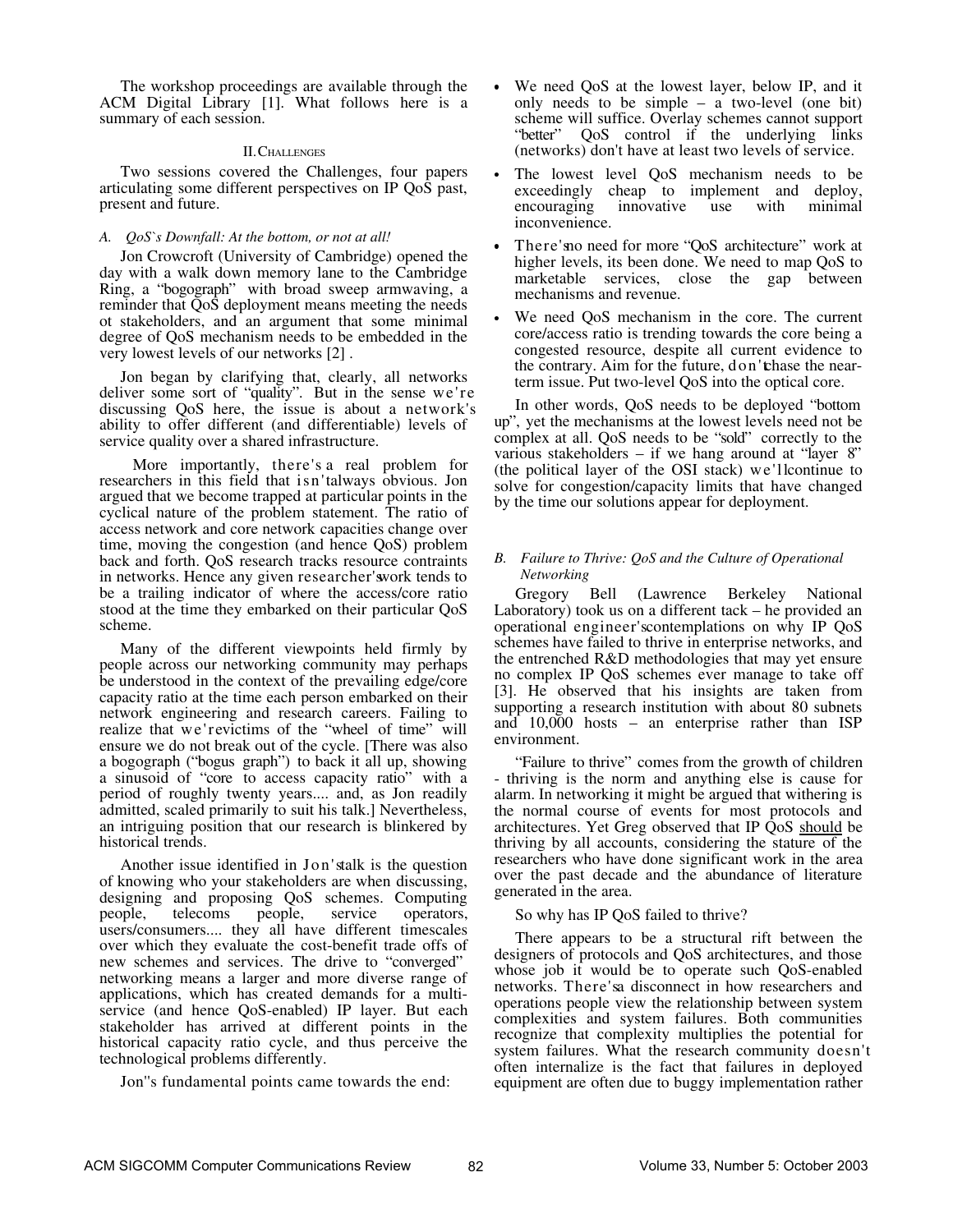than unintended operation of a perfectly implemented protocol. Operations engineers learn the hard way to assume failures will occur and act to avoid deployment of anything that increases the chance they'llbe working weekends to fix their network.

So the real question faced by IP QoS community is "is this deployable?" Greg gave us some history of a related service with a checkered past – IP multicast. At LBNL the enterprise networking team had a range of bad experiences with routers running shipped, yet buggy, IP multicast code. Greg'smain point is that the IP QoS research community needs to recognize that operations engineers are as afraid of buggy QoS implementations as they are of the architectural issues surrounding QoS-enabled service deployment.

Deployment thus depends on a variety of factors - QA by vendors, critical mass of users, debugging tools, enterprise knowledge, trust between neighbouring domains, and business case. For the operational staff the existence of debugging tools is crucial – if I deploy a new technology to offer a new service, where are tools I can use to cover myself when things go wrong (network failure) or users complain they aren'tgetting the XYZ service level they thought they would? And a related broad concern, can this new technology be deployed incrementally in such a way that it doesn't disrupt existing best-effort IP service?

Faced with these concerns it is hardly surprising that many network administrators will seek out the safer route of just adding more bandwidth. Greg sounds a cautionary note to the QoS community not to dismiss "throwing bandwidth at the problem", because in reality this is often a reasonable and pragmatic engineering response to network congestion. It certainly seems more appealing to network engineers than "throwing protocols" at the problem! The reality in many enterprise networks is that adding links is a well understood and low-risk action that usually solves impending congestion issues. (Greg acknowledged that the economic and practical constraints facing ISPs may differ greatly from those in enterprise networks, he discussed some examples where long haul telco links simply couldn't be upgraded easily.)

Perhaps the essence of Greg's cautionary tale is contained in this quote from his paper:

*"Attempting to architect QoS without taking into account its economic and institutional context is roughly analogous to designing a city with reference to local culture, climate or geography."*

Greg'stalk concluded with some animated discussion of his conclusion that unless the research and development communities start paying attention to the deployment issues, QoS will continue to suffer from a failure to thrive.

*C. Beyond Technology: The Missing Pieces for QoS Success* After the morning break Carlos Macian (University of Stuttgart) gave us a view from the other side [4] – the issues that affect ISPs more so than the enterprise network focus on Greg's talk.

Carlos began by observing that the ITU and IETF have different perspectives on QoS - the former seeing it as the collective service performance affectign the user's satisfaction, the latter seeing it as a set of end to end performance metrics to be met along a network path. Yet there'sa common issue – QoS is a "*...measurable performance that satisfies some(one's) demand.* 

Although reliability, availability and security are also metrics by which QoS can be evaluated, Carlos specifically focused on the timescales of packet loss and jitter. He also noted that QoS is not simply a network issue – the end user applications have a significant impact on the end user'ssense of service quality. Thus QoS is truely and end to end issue.

And the main motivation for ISPs to deploy QoS is money. How to provide priority service to someone who would be willing to pay for better than best effort?

Overprovisioning is often not a viable option for ISPs, ultimately boiling down to economic realities. Links of suitable capacity may be available and yet priced too high to justify, or there may simply be no links available between different sites on a provider'sIP network. Alternative mechanisms are then deployed to share the existing links in a controlled and differentiated manner (using the more general notion of "differentiated", not the IETF'sDifferentiated Services model necessarily).

To be successful QoS needs a mixture of technical mechanisms (buffer allocation, capacity, protocols) and economic consideration (price differentiation, market segmentation, service bundling, perhaps auctions).

Although the technological pieces may be largely in place, the business environment still has a long way to go. The solution needs to be completely end to end or not at all, which implies inter-domain relationships to support QoS across provider boundaries. This creates a hugely complex problem for relationships between ISPs – indeed, the traffic exchange relationships need to be more explicit and formalized than they are today. Network operators may need to expose internal performance data about their networks, which is understandably sensitive information. Will we end up with market consolidation? Enforced interconnect rules through regulation? Stagnation by simply letting overcapacity solve QoS where it can and ignore the rest of the network?

So back to a critical question – how can money be earned? The QoS area seriously lacks a billing and accounting model that can work inter-provider and interdomain. The telephone industry is not a good guide because it essentially offers only one level of service – either the phone call is there, or it is not. Billing and accounting are thus simplified by aggregating call durations. There'sno simply analogy to IP networking. And since telephony providers are already making far more profit than ISPs, why would telephony migrate to IP? Some IP architects have proposed "brokers" to handle accounting and billing between domains, but this is still very much work-in-progress and doesn'taddress the need for compelling business reasons for domains to play nice with each other.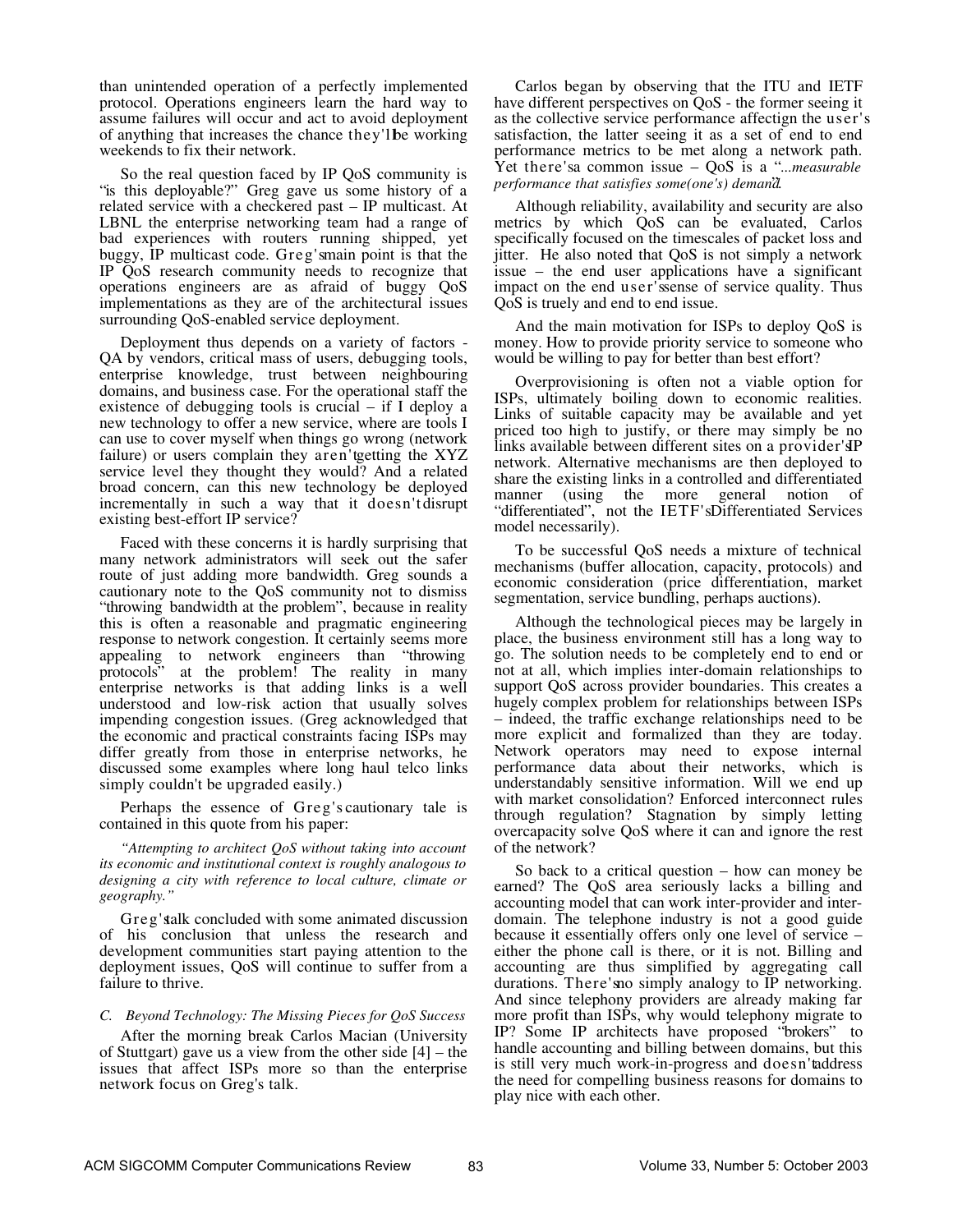In the end Carlos summarised that we have no integrated QoS architecture, but even more importantly the community needs to address business models and trust models between providers.

# *D. Deployment Experience with Differentiated Services*

Rounding off the morning was Bruce Davie (Cisco Systems) with an entertaining and far more positive position on IP QoS – despite the doom and gloom from certain quarters there is a thriving deployment of basic Differentiated Services (DiffServ) in real-world networks solving real-world problems today [5].

Bruce started off with a fair observation that the very premise of RIPQOS was somewhat confrontational to the QoS community. He felt obliged to step forward with a DiffServ success story and to ask whether there were lessons here for the broader deployment of IP QoS mechanisms.

There are at least two valid definitions of  $QoS - an$ application-based "what can i get from the network?" or mechanism-based "what technologies can I utilize?" Bruce's talk would focus on the use of certain mechanisms on the presumption that overprovisioning was not the solution (otherwise we should simply stop all QoS R&D work). Traffic enginering was not defined as a QoS mechanism for this talk. (Bruce also observed that if the network offers good-enough service without additional service levels this could be considered "QoS".)

The first critical clarification Bruce made was to observe that most DiffServ deployment today was in private networks or managed VPN contexts. It is commonly deployed by ISPs supporting customers who have high expectations of mixing Voice over IP (VoIP) and regular IP traffic over shared links running at very high utilizations. Usually the customer is driven to run their external links at high load because such links are exceedingly expensive. There's little to no DiffServ deployed in the core of the public internet.

VPN scenarios are tractable because they avoid the issues of maintaining QoS across inter-domain or interprovider boundaries, or having to mix IP traffic from uncontrolled and uncontrollable sources. The VoIP sources and sinks are usually under the control of the cusomer directly asking for QoS, or the provider offering the QoS-enhanced service.

Typically the VPN customer has a number of remote sites connected to the VPN provider'score network through low bandwidth links. VoIP traffic is marked with the DiffServ "Expedited Forwarding" (EF) bit, and routers on the customer premises edge and provider edge provide priority treatment to packets with the EF bit set.

DiffServ is an exceedingly useful tool when edge bandwidth is an expensive commodity. It is especially useful when migrating customers from older private networks - such customers expect their voice trunks to operate much as they did when using e.g. Frame Relay, even though they're now sharing their external links with other intra-VPN IP traffic.

At least one national carrier (Telecom Italia) has deployed an entirely self-contained VoIP network for public telephone calls, with DiffServ turned on. Since the VoIP gateways are under the carrier's control, provisioning and policing are tractable problems.

Bruce then considered the situations where DiffServ is not attractive, or very difficult to use. For example, many ISP customers do not have the same expectation of service quality as someone who migrates from traditional circuits like Frame Relay. Regular IP access is a difficult environment to offer QoS assurances because we run into inter-provider issues, and it is hard (or impossible) to establish a-priori the set of communicating sites (and thus almost impossible for the ISP to internally provision their network correctly).

It is also hard to sell QoS mechanisms into environments where Best Effort service appears to be working just fine (e.g. where bandwidth is not a problem) – what is the benefit to a customer of a premium service if BE is fine? Who would want to be the first ISP to downgrade their BE service below their competitor'sjust to offer a "premium" service that's about as good as their competitor's BE service?

DiffServ is also a hard sell when the customer only expresses their needs in terms of end to end performance, rather than per-hop behaviors (PHBs). And finally, inter-provider QoS agreements are really hard!

Bruce wrapped up by observing that future QoS research needs to look at deployment issues rather than develop new mechanisms. The catalysts for future deployment of QoS will include a subsiding of the bandwidth glut, development of customer demand, regional ISPs co-ordinating together, and the development of standard service definitions (to allow comparison shopping by customers).

## III.LATERAL THINKING

Coming back from lunch we jumped into the Lateral Thinking session with two quite diverse topics - Denial of Service and the potential for networked Games to emerge as an important QoS-sensitive application.

## *A. Quality of Service and Denial of Service*

Ben Teitelbaum (Internet 2) introduced an interesting argument that QoS solutions will never see meaningful deployment if they are not designed for worst-case conditions – i.e. when network components are suffering from denial of service (DoS) attacks. In other words, most QoS researchers should be designing QoS schemes that protect against (and work in the presence of) adversarial conditions. However, if QoS is deployed to protect against DoS then how do customers ever verify they're getting DoS protection?

Ben'sfundamental definition of QoS is the regulation of the impact of congestion. The reality of today'sIP networks is that "best effort" is generally pretty good, and most of the time operators find "adding bandwidth" to be the operationally and financially pragmatic solution to growth in traffic loads. QoS schemes are attractive only insofar as they offer protection against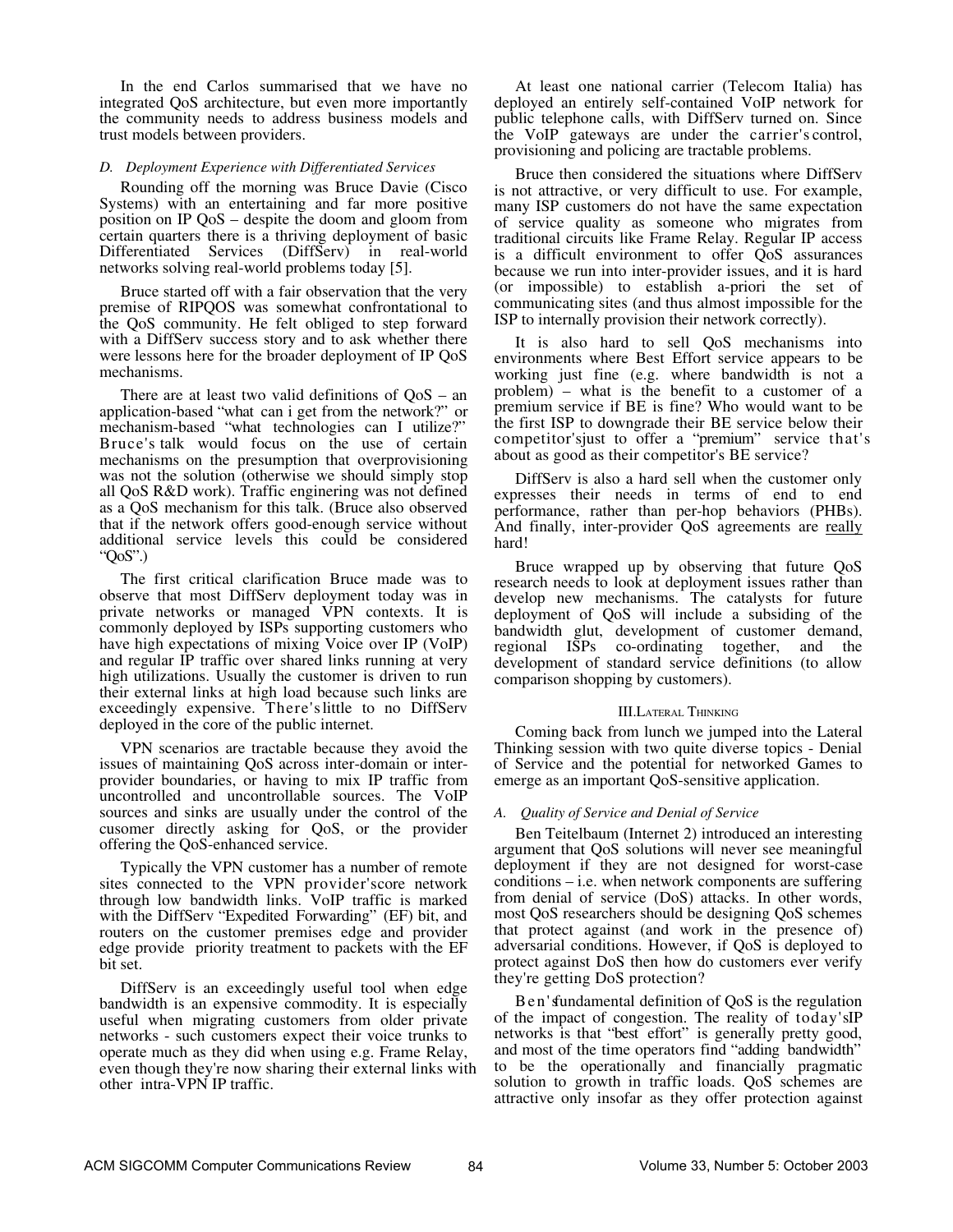service degradation during worst-case network traffic load conditions. QoS is not attractive if deployed primarily to optimize an operator'suse of their fibre capacity.

Ben identified two broad classes of QoS - "elevated priority service" and "non-elevated priority service". The former delivers treatment equal or better than the default best-effort service (e.g. based on the DiffServ Expedited Forwarding or Assured Forwarding models), while the latter provides something equal or lesser than default best-effort service (e.g. scavenger services that make use of spare capacity without disrupting existing best effort traffic). Ben observed that only elevated priority services can protect against adversarial traffic overload conditions. Although easy to deploy, nonelevated and default best effort can both collapse to zero service under suitably severe congestion conditions.

Defining a DoS attack is also problematic. Is it a security or resource management issue? How does an operator discern the difference between legitimate and adversarial increases in traffic load? If I ' ma researcher pushing the limits of a gigabit link am I "attacking" people along the path during my test? The mere fact that a network resource begins to congest or become overloaded cannot be used as a criteria, so it becomes a question of intent – a difficult concept to infer with completely automated tools. Ben suggests that operators instead look to protecting certain traffic known to be legitimate rather than attempting to automate the detection of illegitimate traffic. This is QoS by any other name.

Elevated priority schemes may or may not provide protection against DoS (e.g. against a third party attempting to disrupt the service guarantees offered between any two hosts by pushing the network conditions outside normal parameters). Unfortunately, any elevated priority scheme that does not protect against DoS will be essentially undeployable - it adds cost and complexity while offering almost no benefits over best-effort during good periods and no guarantees when the network is overloaded.

The costs and complexities of elevated priority schemes that can protect against DoS are similar to ones that do not, yet the benefits are tangible during times of network overload. Ben observed that this makes such schemes potentially deployable if the costs are low enough. In other words, a QoS scheme will only be deployable and attractive in the field if it inherently protects legitimate traffic from all other sources of traffic competing for network resources – legitimate or otherwise.

In essence DoS management is a QoS problem. Ben identified a number of ways that QoS researchers need to re-orient their thinking on this point. First, start thinking like an adversary. Consider the various ways an adversary can disrupt traffic flows along your statistically provisioned network paths (e.g. compromised hosts elsewhere on your network) and ask how existing QoS technologies could mitigate the impact of a DoS attack. Develop a minimally complex

QoS architecture that protects against DoS, then we'll have a better chance to encourage deployment.

Of course, Ben then pointed out the obvious problem – customer verification of the offered service. How can a customer confirm they'regetting protection from DoS? Generating a DoS attack on their own ISP is unlikely to be met with much delight in other quarters.

Ben'stalk left us with more questions than answers. He definitely challenged us to consider DoS-protection as the most viable selling point for QoS technologies, because under "normal" network conditions best effort service and engineering practices are usually the simpler solution.

## *B. Networked games --- a QoS-sensitive application for QoS-insensitive users?*

An entirely different talk was presented by Tristan Henderson (University College London) on the issue of whether networked games really demand QoS as many people have asserted. Tristan presented the results of some research he 'ddone into people's atisfaction with playing Half-Life/Counterstrike online.

Tristan first observed that online games could be broken into three broad categories:

- First Person Shooters (FPS, such as Quake3, Half-Life, or Doom)
- Massively Multiplayer Online Role Playing Games (MMORPG, such as Everquest or Star Wars: Galaxies)
- Real Time Strategy (RTS, such as Civilization or Age of Empires)

Typically these games would use UDP-based client -server communication. Network latency is broadly a major concern for each category, more concerning for fast-paced interactive games. A range of studies unrelated to online gaming have shown 100ms to 300ms as the acceptable range for round trip delay in human interactions. Some game related studies have claimed limits down around 100-250ms.

Tristan's question was basically whether players actually really cared about QoS, and in what terms did they actually articulate their thoughts about QoS. He made the observation that although we intuit a need for QoS to make games popular, online games appear to be remarkably successful anyway in today'sIP networks. So is there really a need for "good" QoS for games?

Tristan set up two Half-Life/Counterstrike servers in London, equivalently connected to the Internet except that additional controlled latency could be added to one or the other server. The servers both ran for a few months to build up their popularity, and then Tristan began adding nominal latency of 50ms to one and then the other server. Usage patterns clearly showed that simply adding 50ms would discourage people from even joining their server (client software has a method for potential players to rank servers according to network latency before playing).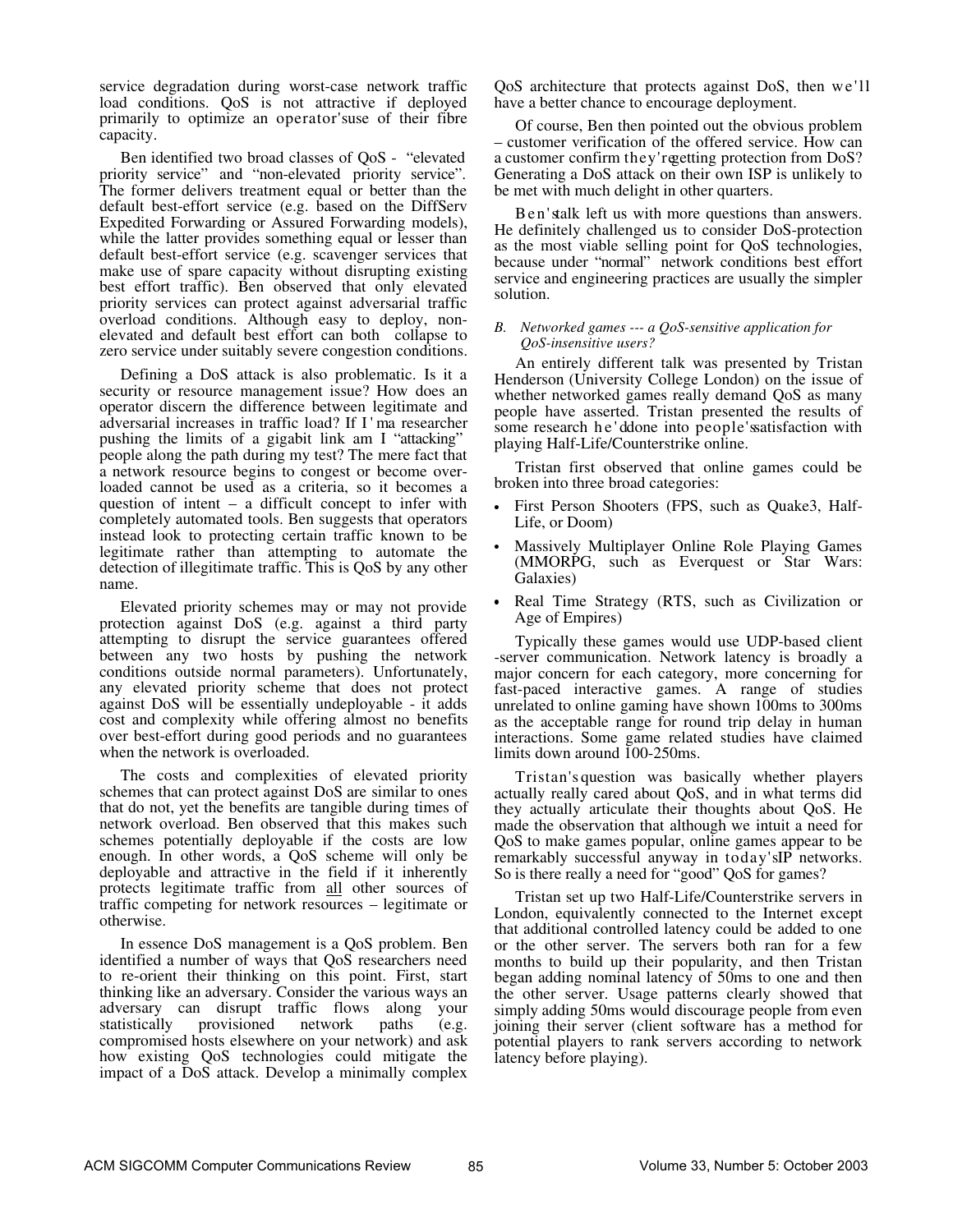The server logs also showed that players tended to stay on a server once they'djoined even when network latency got worse for short periods of time. Interestingly, the relative increase in delay didn'tseem to affect the likelyhood of a player leaving. Players who'dalready been playing a long time seemed to be more tolerant of brief bursts of additional delay (perhaps tolerance increases with immersion in the game). But note that players who play regularly (as opposed to players who'vebeen logged into a single playing session for a long time) are no less likely to leave when delay gets worse than a player is not a regular on the server.

Finally, there was clear evidence that a players "success" (in terms of kills, or "frags" per minute) was adversely affected by increased latency, as was the likelyhood of the player dying frequently.

Tristan used these insights to ask an unsettling question – if players are relatively insensitive to network delay once they'ddecided to join a game server, how will an ISP attract these typically price-sensitive customers to a premium-cost IP service with improved QoS? Or put another way, will a player pay for QoS improvements when they appear insensitive to QoS degradation? (Tristan also commented that in some earlier work h e ' dsurveyed game players who indicated a strong unwillingness to pay for network QoS on principle.)

Tristan noted that his study only considered absolute delay, and did not test player'ssensitivity to jitter or packet loss. There'smore research to be done to better understand if those QoS parameters have more influence on player satisfaction than raw latency. There'salso some interesting questions about how an ISP might vary the QoS delivered to any particular customer based on how far "into" a game they are (e.g. good at the beginning (to attract players) and then gradually declining to a tolerable level as the game progresses).

## IV.SHORT PAPERS

Two short presentations came after the afternoon break, representing ideas under development at the time of review.

#### *A. What QoS Research Hasn`t Understood About Risk*

Ben Teitelbaum (Internet 2) came back to the stage with a short discussion that he acknowledged wasn't necessarily consistent with his first presentation. (The chair also noted that it was a quirk of double-blind reviewing that led us to have two papers by Ben!)

Ben'sbasic thesis is that neither customers nor ISPs need or want hard performance guarantees. Rather, each wants tools and understand and manage risk. He observed that the design goals for much QoS research can be captured by words attributed to S.Keshav, "*The Holy Grail of computer networking is to design a network that has the flexibility and low cost of the Internet, yet offers the end-to-end quality-of-service guarantees of the telephone network*". Ben's contention is that this design goal completely misunderstands the market'sreal use for IP QoS, and that engineering for true end-to-end QoS destroys the apparent cost advantage of the Internet.

QoS is essentially a cost/benefit proposition. Many technical solutions for IP QoS focus on congestionmanagement or congestion-avoidance. However, avoiding congestion entirely (or close to entirely) can be a rather expensive proposition. What other tools can be brought to bear on the process of managing the risks associated with using a congested network?

Customers are essentially rational, although they have complex and divergent utility functions. They typically want the ability to trade-off between a number of service criteria, including good performance, low costs, simple pricing, low transaction overheads, and means to manage exposure to worst-case performance. Technical QoS schemes can only remove a component of risk exposure, and at significant cost.

Perhaps an alternate goal for QoS research is "*How can network services offer customers and providers flexible management of exposure to poor network performance?*"

A complete risk management solution needs to include economic tools. There are few (if any) markets where customers actually demand infallible service. Typical systems use a mix of technical and economic/regulatory mechanisms (e.g. warranties, insurance, and certification). Warranted performance appeals to customer'sdesire for simplicity in costs, but demands new tools for providers to correctly estimate their ability to warrantee any particular service agreement. The likelyhood of customers demanding compensation for performance degrading outside warranteed levels leads to opportunities for third-party performance insurance. Insurance is a monetary risk management tool, there'sno reason it cannot be applied to the network service provision industry. Yes, this would introduce a whole new insurance industry and require government involvement to establish rules for liability, etc. But a necessary evil. And yes there will be costs to administer, but in most places insurance acts to lower risks for goods and services. And finally, certification processes and procedures would complete the tool-kit, allowing customers to compare ISPs and requiring performance monitoring and reporting by ISPs along the lines of the phone companies today.

QoS needs a multi-disciplinary approach from this point forward if we are to see any truly deployed solutions at all.

## *B. Internet Service Differentiation using Transport Options:the case for policy-aware congestion control*

Panos Gevros (University of Cambridge) presented a rather different discussion, on technical means to optimise TCP's congestion control behavior in a dynamic fashion.

Panos first observed that QoS allows us to differentiate between traffic belonging to different users and to guarantee quantifiable performance levels. Most mechanisms discussed so far have been network-centric, e.g. end-to-end guarantees, router mechanisms such as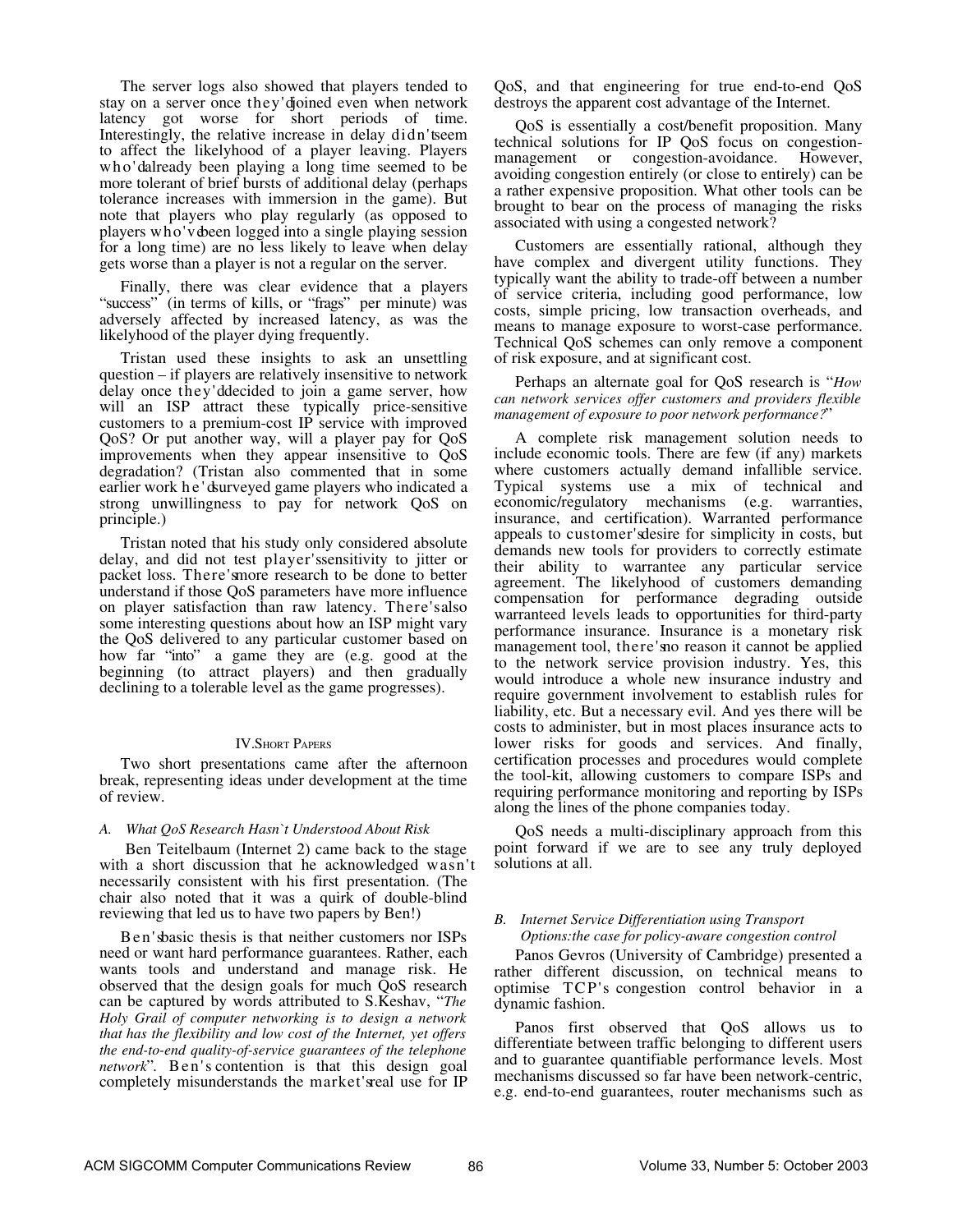DiffServ, etc. Such mechanisms may be OK for small scope environments, but there is a combinatiorial explosion when we try and use QoS for the whole Internet.

Panos'basic thesis is that we should engage the endpoints in the control loop – modifying each endpoint'scongestion control behaviour to influence performance. Many networks are well-provisioned. So if there is no congestion, users might be able to transmit more aggressively (compared to regular/default TCP as currently deployed). We could modify TCP'sslow start, congestion avoidance or retransmission timeouts.

The idea behind "transport options" is that an ISP could offer a service that changed the congestion control behaviour of endpoints dynamically, on behalf of the user, according to certain classes of service offered by the ISP to the user. Classes of service are offered in relative terms (no guarantees) - so you know that a class is worse than another, but that is all.

This work on transport options is still in progress, and has a number of open issues. It offers to put ISP congestion policy control further out to the network edges and into the operating systems of end users.

## V.DISCUSSION PANEL

We wrapped up the day with a short, informal panel discussion involving Jon Crowcroft (University of Cambridge), Bruce Davie (Cisco Systems), Jennifer Rexford (AT&T Research) and Ran Atkinson (Extreme networks). As chair I basically let each person comment on what their main thoughts were after participating in the day's event.

Jon: Control planes are complex - a signalling network is as complex as the network itself. We need a distributed partition to partition BE from EF/AF. But how to bootstrap? Network is ever-evolving - a moving target. Need a new model of the evolution of the network so we can predict where this moving target will be?

Bruce: Range of opinions today, from DiffServ is a success to DiffServ is a fundamental failure to QoS is a solution in search of a problem. Is the glass half-full or half-empty? How can we get Internet-wide QoS?

Jennifer: How can you have QoS when:

- A typo by a network operator can bring down service? Half of network outages come from misconfiguration
- Routing anomalies might throw away your traffic?
- Users don't know how to predict their bill?
- You don't know who to blame for a QoS violation?

Ran: Universities are more interested in degrading traffic – e.g. degrading game or p2p traffic. Degrading is better than ACLs since applications will port-hop if blocked. 5-10% of universities employ some sort of ACL to downgrade undesirable traffic. Some universities use quota-based systems, e.g. a rate-limiting up to a quota per IP address.

Extreme'sproducts are QoS feature-rich, but most customers don'tswitch those features on. Ran thinks there is less QoS out there than Bruce does.

In the late 80s the DDN (Defence Data Network) in the US, based on T1s used John Moy'sOSPF which supported the TOS bit. So e.g. file transfers would have lower precedence and be routed via a satellite (which had higher capacity). TOS bit was used as in RFC791.

Sprint will (for a fee) use CBQ between customer routers and the aggregating router. DSCP bits are cleared in the core because in Sprint'score there is a funny DiffServ setup for prioritising BGP traffic (as opposed to customer traffic). Also Sprint core is overprovisioned.

The IAB Network Management workshop had two<br>points: operators desperately need better desperately need better config/management tools (most ISPs use a set of Perl/MySQL/Tcl/Expect scripts to manage routers), and reducing operations costs.

Bandwidth is increasing faster than our ability to encrypt or authenticate data. This is a problem for interdomain QoS since ISPs will be unwilling to forward marked packets unless they can verify that it is not a DoS.

Maybe ISPs could just negotiate levels of EF between each other. e.g. renegotiate every day, if a customer sends too much traffic, that is their problem. Need to be able to assign blame.

As to each panel member's favourite research problem:

Jon: a model of the complexity of network architectures (not just the complexity of components)

Bruce: interprovider QoS

Jennifer: configuration management - models of protocol configuration state

Ran: configuration management - how do I configure a network (not just a single box)

kc: how to get funding? The NSF won'tconsider a lot of these problems as research. Maybe Dave Clark's knowledge plane could be used as a platform for research.

What is left for "traditional" QoS research? Bruce: no more queuing algorithms!

#### VI.CONCLUSIONS

It would be inappropriate to conclude that RIPQOS has answered everyone'squestions about QoS. But the day did see two broad themes emerge:

- There'slot of respect for the complex theoretical work that has been done on device-level congestion management schemes in bursty, best-effort IP networks
- If IP QoS is to be truly deployable the research and development communities need to shift gears and begin answering the market'sactual questions – use